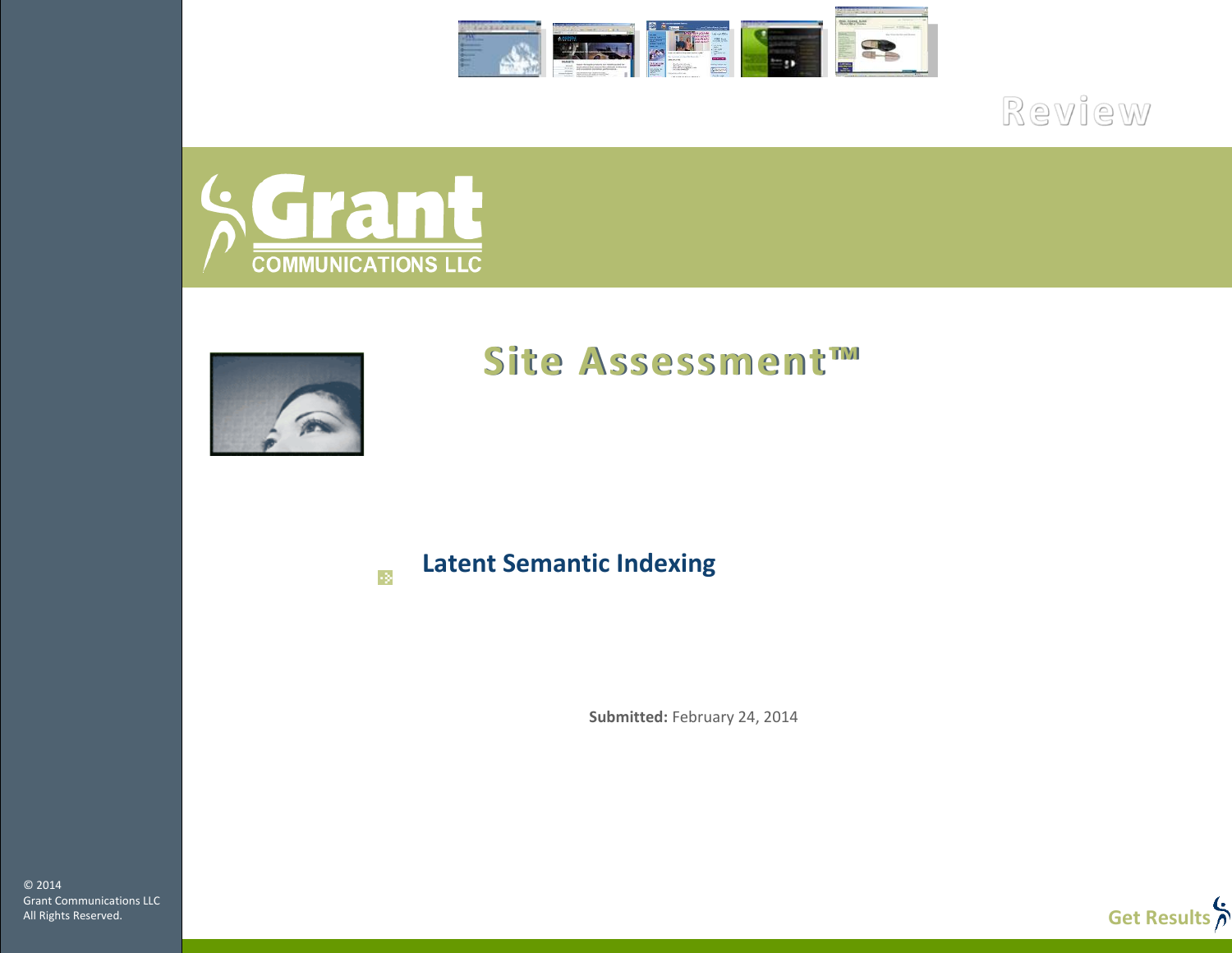A more technical document for those folks who need to go to sleep early this evening...

# **Table of Contents**



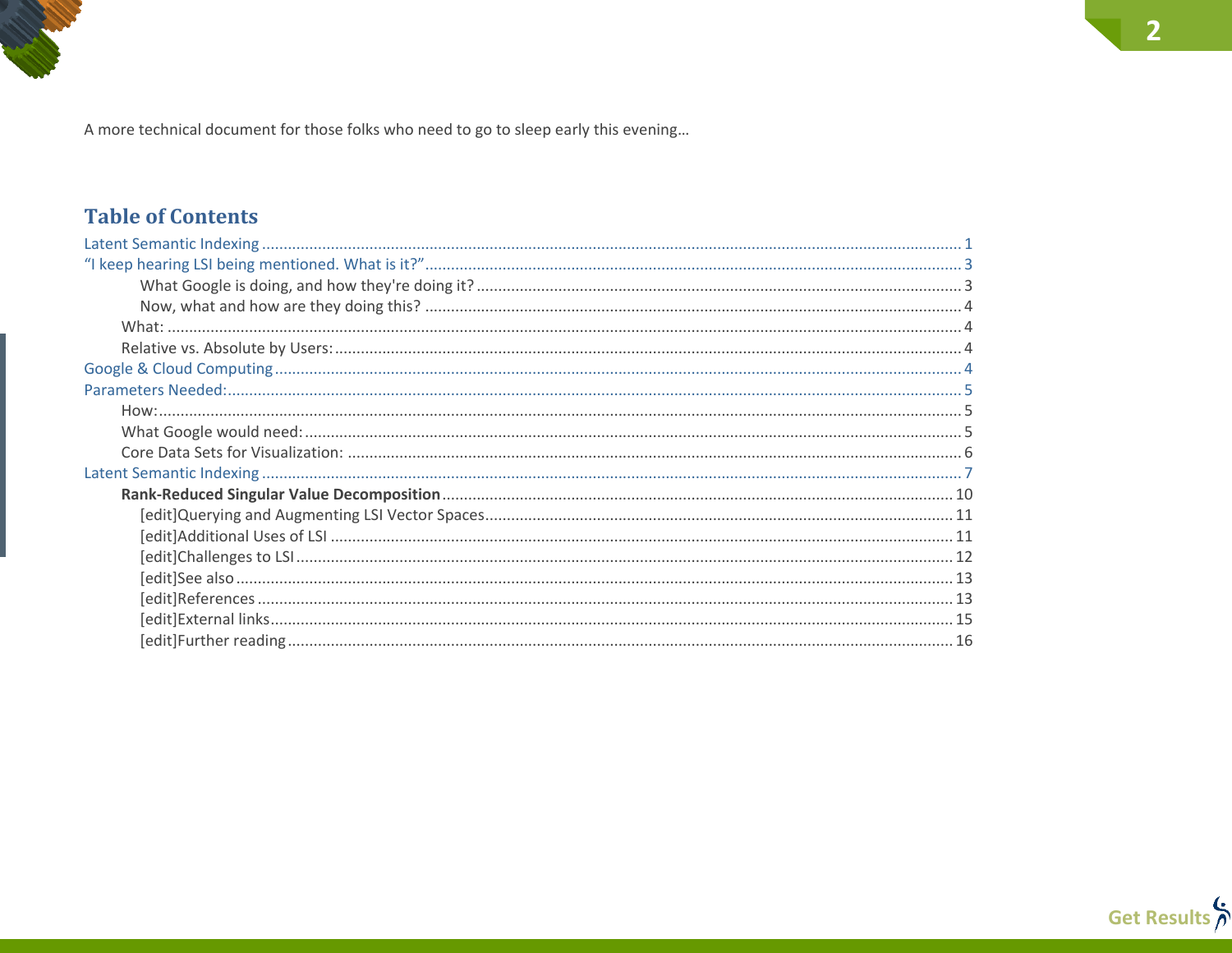# <span id="page-2-0"></span>**"I keep hearing LSI being mentioned. What is it?"**

Good question! "LSI" stands for "Latent Semantic Indexing". We have the snapshot of Wikipedia below, as well as our in-depth review of the statistical operations Google is conducting using cloud computing on a truly massive scale. As many as 48 trillion pages being filtered by this 3D approach to quantifying ranking placement.

This is an incomplete work that is evolving as we penetrate the Googleplex. I'm not a mathematician, but I DO understand logic and data sets. What follows is a logical extension of what we've uncovered through 1/15/13; approximately 400 man hours invested since 10/25/12 when we had enough data to understand that the last Panda update on 9/28/12 from Google was structurally monumental. And hugely different.

(Note: Every other forum, Google's Matt Cutts; everyone else, *KNOWS* the update took place 10/5/12. **WRONG ANSWER**!).

One key criteria of the new algorithm is text, content, quality and quantity that leads to value and authority. So why did I spend some free time writing this and doing research? Because I'm up to 950 words (5,729 characters, no white space; 6,697 characters with white space, 59 unique paragraphs), uniquely written, on 1/18/13. I'll get credit for it and will update my "Author Credibility'. Get ready for the new reality and the reason why this is important.

<span id="page-2-1"></span>Really…?

#### **What Google is doing, and how they're doing it?**

*Excerpt:* My friend's name is Jane Doe, which is quite a common name. One day she decided to look it up on Google and, to her utmost surprise, discovered she totally dominated the SERPS - the first page of search results consisted exclusively of her Facebook, LinkedIn, MySpace and other accounts.

Very excited about the finding, she hurried to share it with her friends, including me. However, I told her it was only because Google must have personalized her search results. I said: "Google has become so smart nowadays it even knows what particular Jane Doe you are looking for".

Today Google, Bing and other search engines bias their search results to tailor them to a particular user. This means two searchers looking for one and the same term might see quite different listings.

To collect information about users, Google and Bing keep track of:

previous queries (for instance, if you look for "hotels" and right after that search for "Nevada", Google might include results for "hotels Nevada")

 $\triangleright$  web history

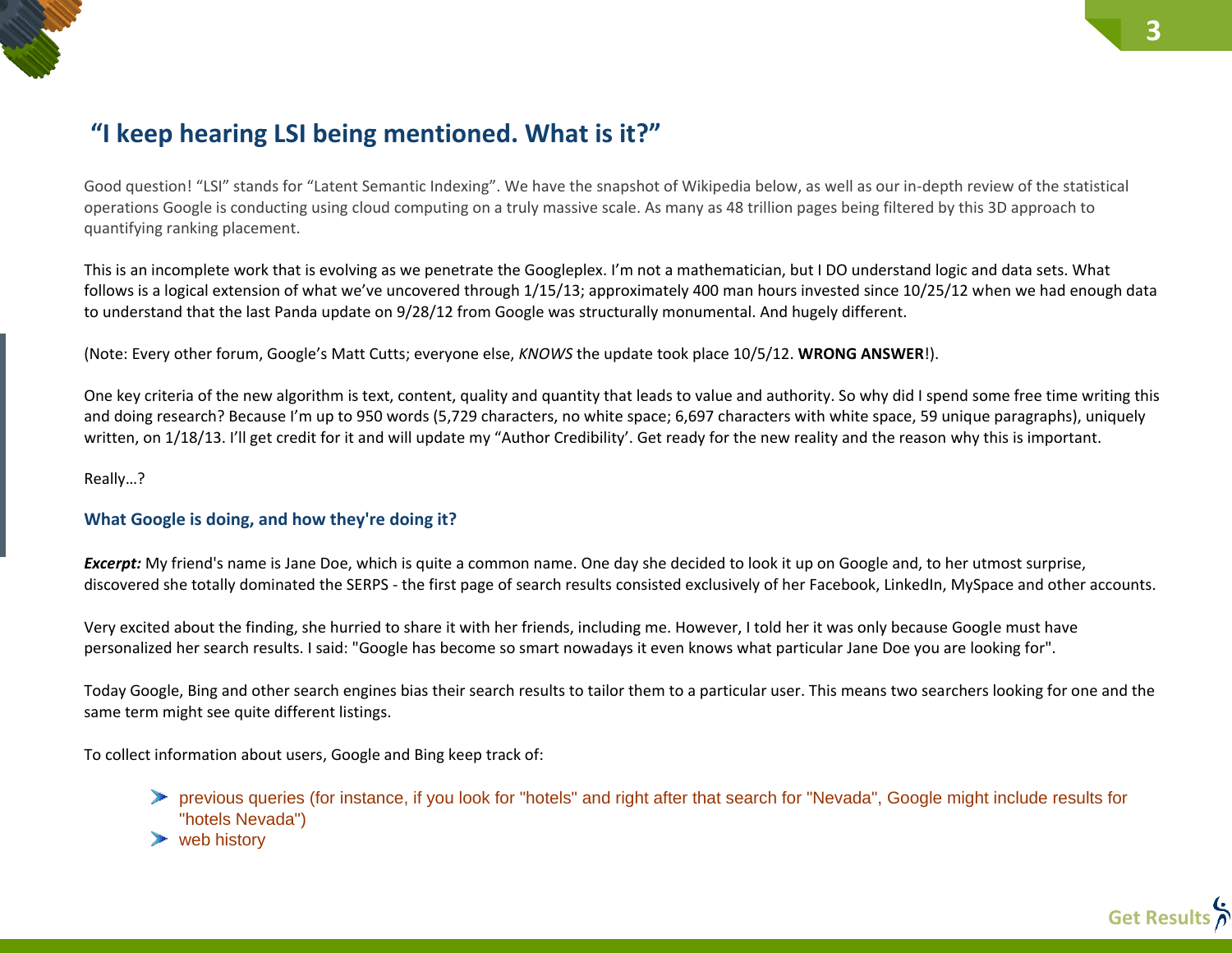

 $\blacktriangleright$  browser language

social media connections (Google recently introduced Google Social Search that incorporates search results from one's friends and contacts on Google accounts, Twitter or Facebook. Bing, in its turn, has been integrated with Facebook for quite a while now).

#### <span id="page-3-1"></span><span id="page-3-0"></span>**Now, what and how are they doing this?**

#### **What:**

Google has key problems in the areas of parallel processing, data mining, bioinformatics, and collaborative filtering.

The problem: clustering low- and high-dimensional datasets and for analyzing the characteristics of the various clusters. Google must be agile enough for clustering data sets arising in many diverse application areas including information retrieval, customer purchasing transactions, web, GIS, science, biology and general business by every vertical market. Independently, in order to maintain a relative logarithmic scale over rank and sort criteria.

### **Relative vs. Absolute by Users:**

<span id="page-3-2"></span>Additionally, they would need to convert from a relative search phrase to an absolute Boolean logic operator, without the user needing to know Boolean logic.

For instance, a relative search phrase would be "MA Web Design" equals "Web Design MA"; this search includes these three words "MA", "Web", "Design". Any order would produce the same, identical ranking results.

Now, enter this as an absolute search parameter; "MA Web Design". This is going to be ranked differently that "Web Design MA", and is all based in context of the 200+ competitive data sets and corresponding Latent Semantic Indexing within the markets Google has identified as being silo users.

# <span id="page-3-3"></span>**Google & Cloud Computing**

Why was Google was core to the introduction of Cloud Computing? They needed the raw horsepower. To conduct our admittedly tiny replication of Google in 2D format, we used a core 6-processor system with 32Gb RAM and 2Gb dedicated VRAM. Even with this computing resource, it still takes two hours to open the core files to analyze a domain and measured page on the 450 parameters and elements we've identified to date. What Google needs is far beyond that for correct interpretation and ranking conflict resolution.

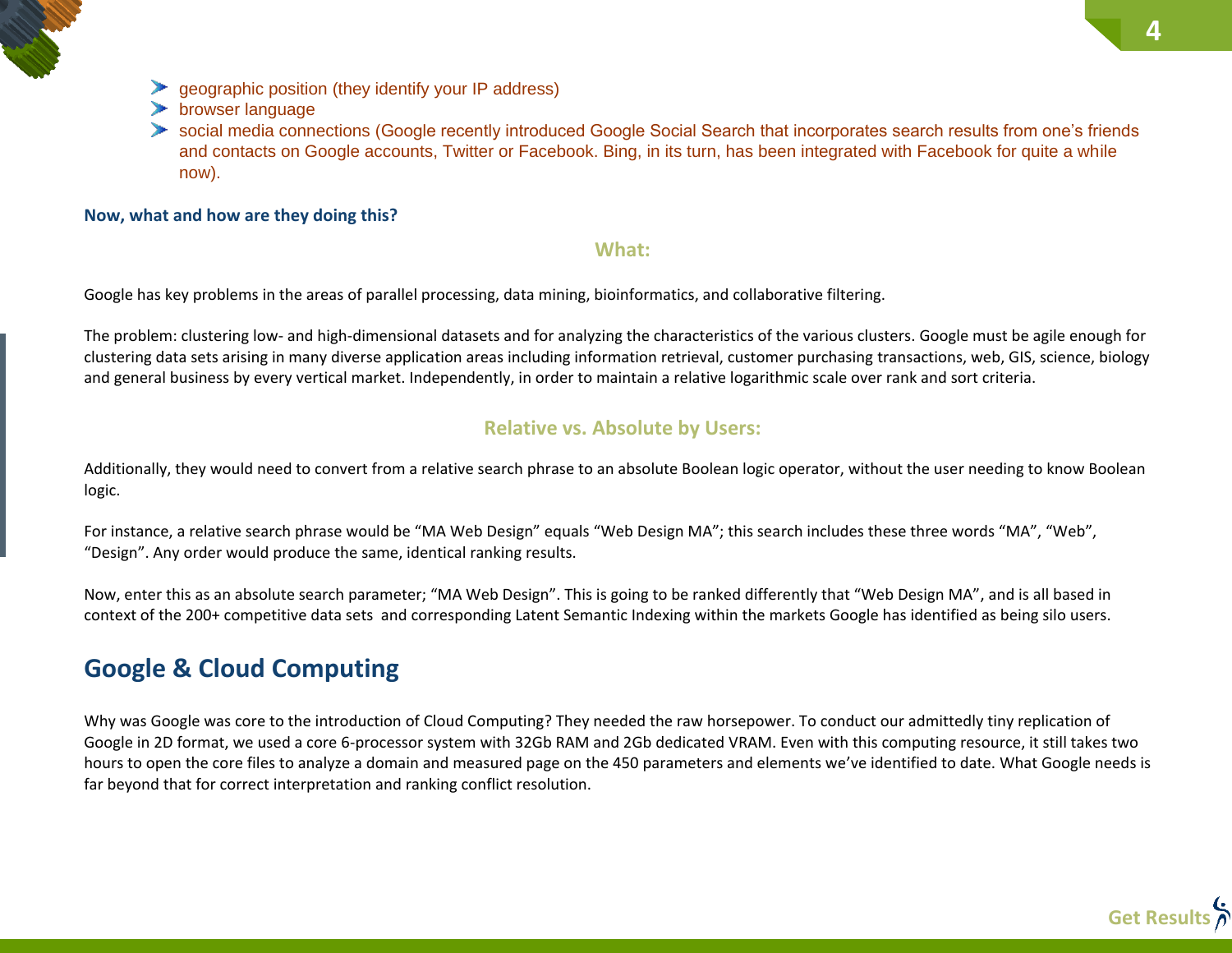# <span id="page-4-0"></span>**Parameters Needed:**

- Multiple classes of clustering algorithms:
	- o partitional, agglomerative, & graph-partitioning based.
- Multiple similarity/distance functions:
	- o Euclidean distance, cosine, correlation coefficient, extended Jaccard
- clustering criterion functions and agglomerative merging.
- agglomerative merging schemes:
	- o single-link, complete-link, UPGMA
- cluster visualization:
	- o postscript, SVG, gif, xfig, etc.
- summarizing the clusters:
	- o dimensions, cliques, and frequent itemsets.
- scale to datasets containing billions of objects and hundreds of thousands of dimensions.

### **How:**

<span id="page-4-1"></span>The following has been collected and condensed from a series of sources that discuss relational relativity in an absolute fluid data environment. This is done in conjunction with the knowledge that Google has employed LSI to site above text content silos in determining both relevancy and authority for each site/domain as part of an overall statistical universe.

So, what is Facebook's newest addition to search; what exactly do they call it?

<span id="page-4-2"></span>**Facebook has released a new semantic search engine called Graph Search. So what does that mean for Facebook users? [Source](http://www.csmonitor.com/Innovation/2013/0118/After-Facebook-Graph-Search-announcement-new-discussion-of-privacy)**

# **What Google would need:**

Partitioning graphs, partitioning finite element meshes, and producing fill reducing orderings for sparse matrices. The algorithms implemented probably are based on multilevel recursive-bisection, multilevel *k*-way, and multi-constraint partitioning schemes.

Implement a variety of algorithms for partitioning unstructured graphs, meshes, and for computing fill-reducing orderings of sparse matrices. suited for parallel AMR computations and large scale numerical simulations. The algorithms are based on the parallel multilevel *k*-way graph-partitioning, adaptive repartitioning, and parallel multi-constrained partitioning schemes

Partitioning hypergraphs such as those corresponding to VLSI circuits. The algorithms implemented are based on the multilevel hypergraph partitioning schemes

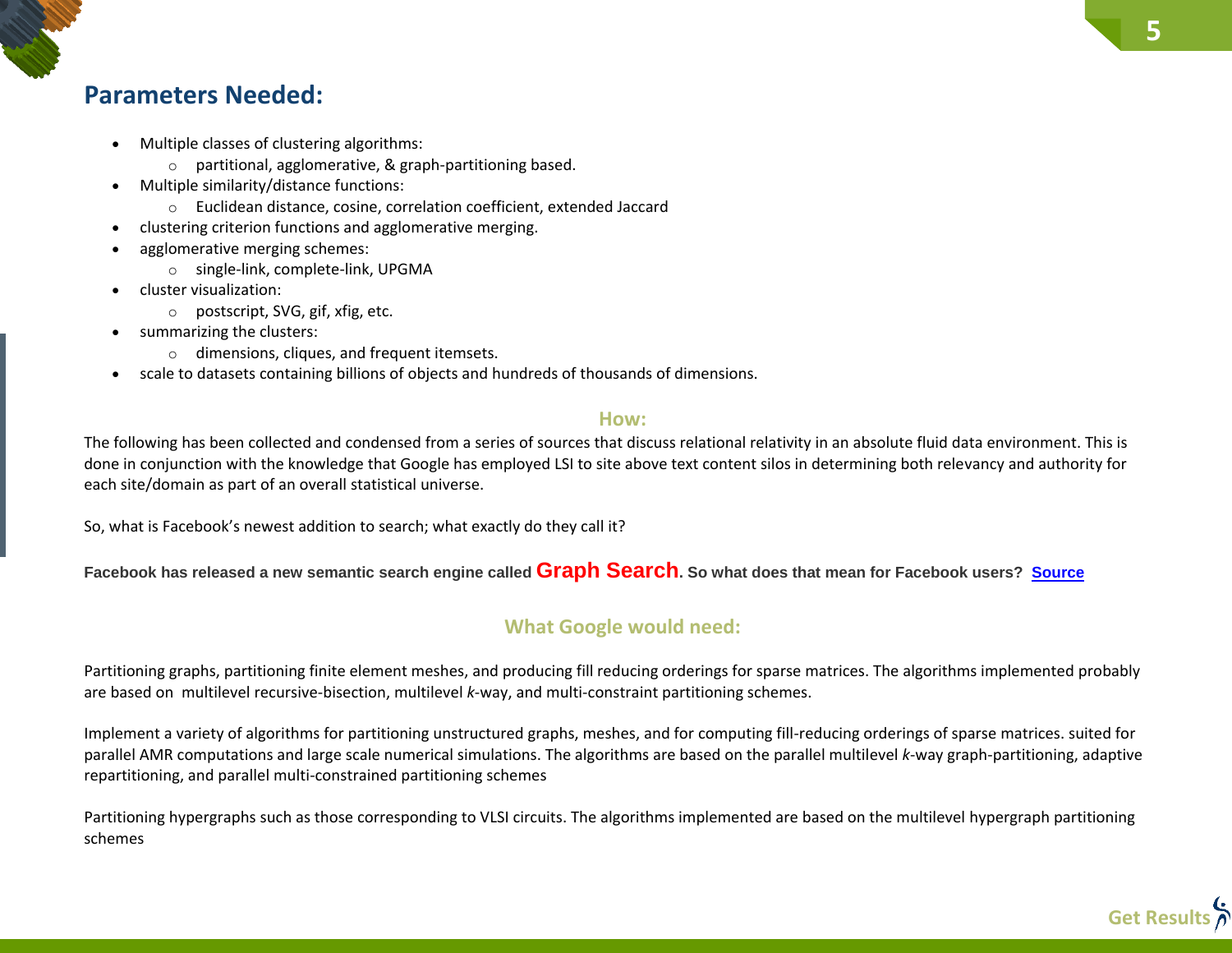Graphical application for clustering low- and high-dimensional datasets and for analyzing the characteristics of the various clusters.

Web-enabled data clustering application that is designed for the clustering and data-analysis requirements of gene-expression analysis. Network Visualization Users select from a number of clustering methods, perform the analysis on the server, and visualize the final rank results.

### **Core Data Sets for Visualization:**

<span id="page-5-0"></span>Multiple classes of clustering algorithms:

- Partitional, agglomerative, & graph-partitioning based.
- $\blacktriangleright$  Multiple similarity/distance functions:
	- o Euclidean distance, cosine, correlation coefficient, extended Jaccard, user-defined.
- Numerous novel clustering criterion functions and agglomerative merging schemes.
- Traditional agglomerative merging schemes:
	- o single-link, complete-link, UPGMA
- Extensive cluster visualization capabilities and output options:
	- o postscript, SVG, gif, xfig, etc.
- Multiple methods for effectively summarizing the clusters:
	- o most descriptive and discriminating dimensions, cliques, and frequent itemsets.
- Can scale to very large datasets containing hundreds of thousands of objects and tens of thousands of dimensions.

Now, what is the philosophy behind Googles' benchmarking?

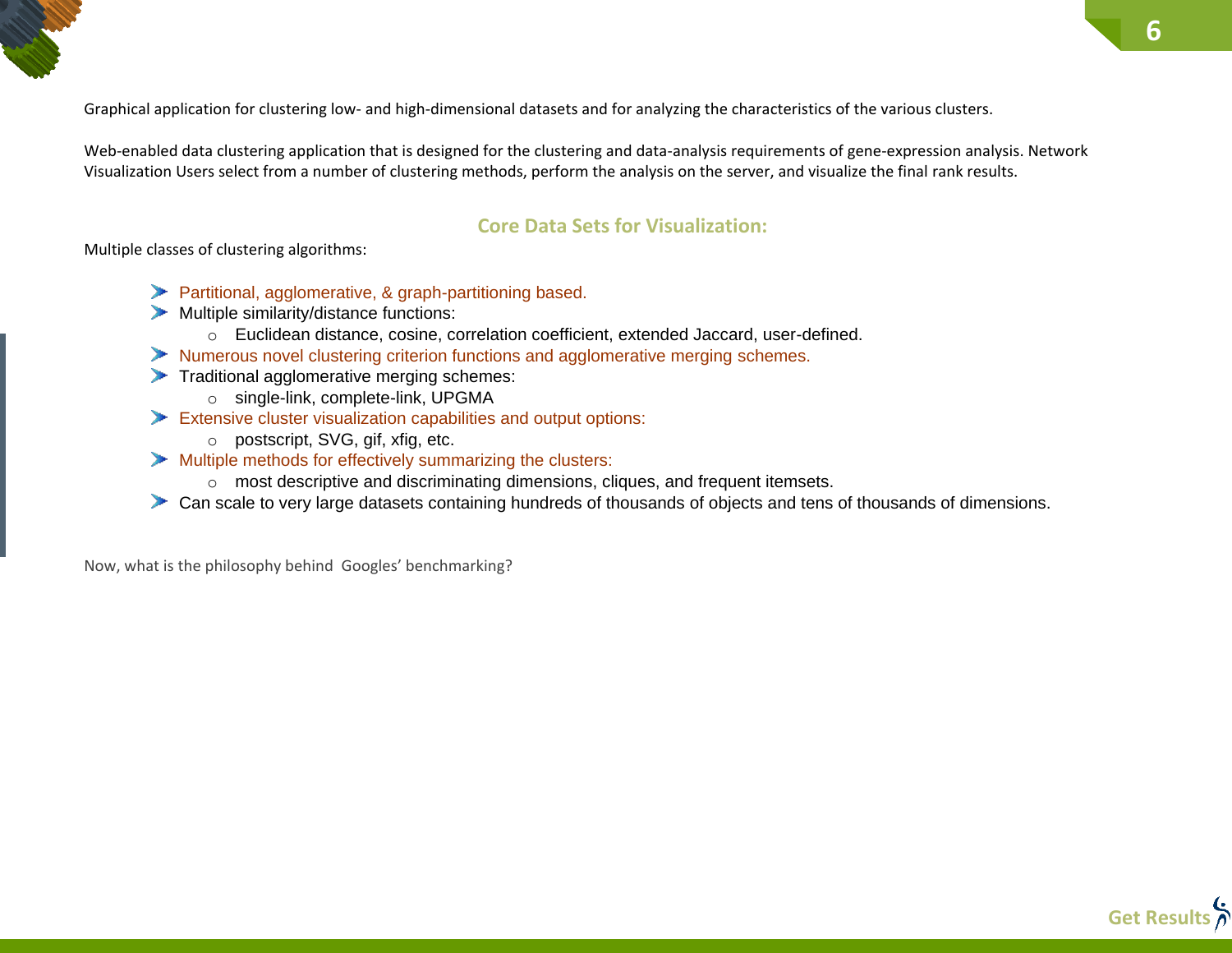# <span id="page-6-0"></span>**Latent Semantic Indexing**



Called Latent Semantic Indexing because of its ability to correlate semantically related terms that are latent in a collection of text, it was first applied to text at Bell Laboratories in the late 1980s. The method, also called [latent semantic analysis](http://en.wikipedia.org/wiki/Latent_semantic_analysis) (LSA), uncovers the underlying latent semantic structure in the usage of words in a body of text and how it can be used to extract the meaning of the text in response to user queries, commonly referred to as concept searches. Queries, or concept searches, against a set of documents that have undergone LSI will return results that are conceptually similar in meaning to the search criteria even if the results don't share a specific word or words with the search criteria.

### [\[edit\]](http://en.wikipedia.org/w/index.php?title=Latent_semantic_indexing&action=edit§ion=1)Benefits of LSI

LSI overcomes two of the most problematic constraints of Boolean keyword queries: multiple words that have similar meanings [\(synonymy\)](http://en.wikipedia.org/wiki/Synonymy) and words that have more than one meaning [\(polysemy\)](http://en.wikipedia.org/wiki/Polysemy). Synonymy is often the cause of [mismatches in the vocabulary](http://en.wikipedia.org/wiki/Vocabulary_mismatch) used by the authors of documents and the users of information retrieval systems.<sup>[\[3\]\[4\]](http://en.wikipedia.org/wiki/Latent_semantic_indexing#cite_note-3)</sup> As a result, Boolean or keyword queries often return irrelevant results and miss information that is relevant.

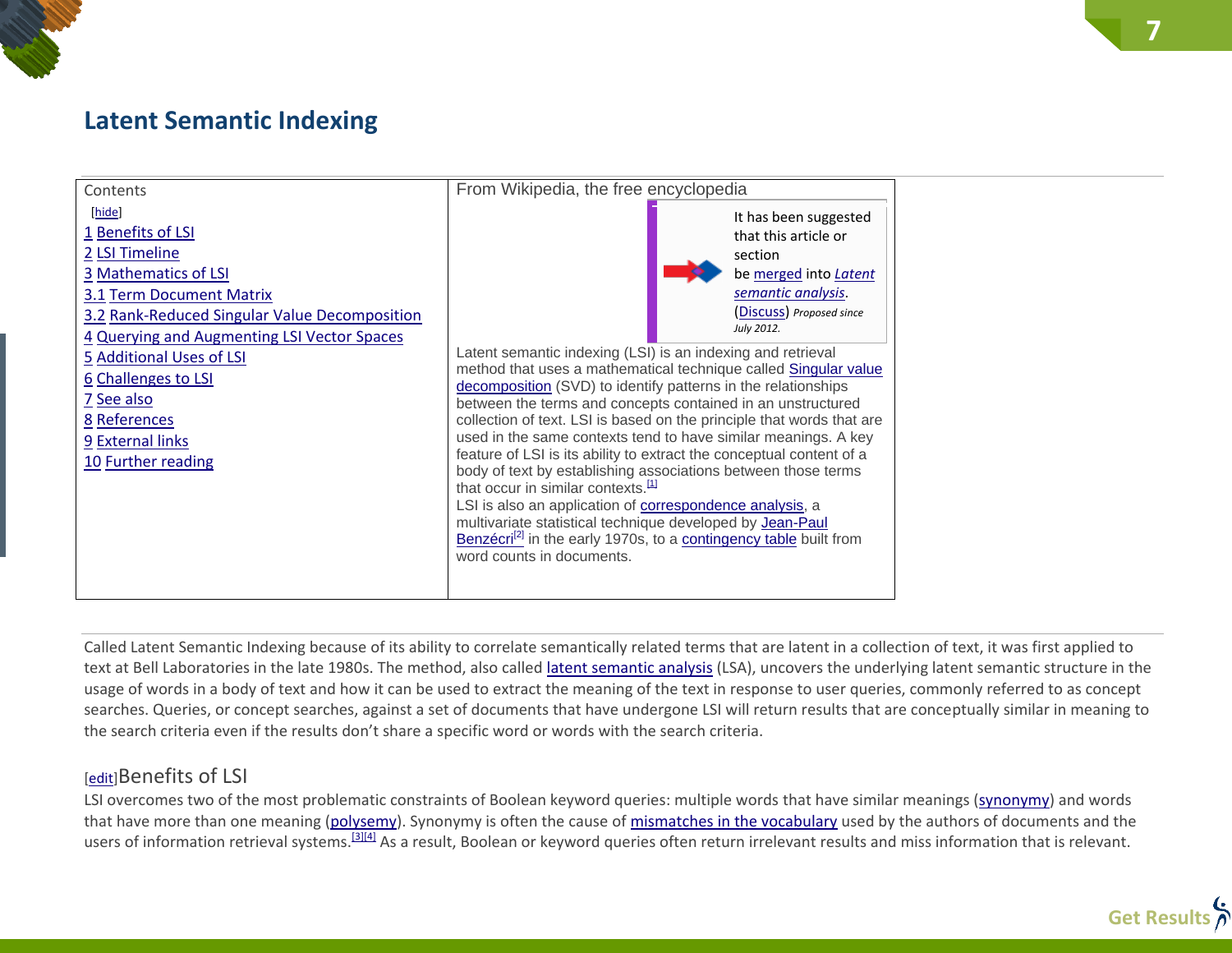LSI is also used to perform automated document categorization. In fact, several experiments have demonstrated that there are a number of correlations between the way LSI and humans process and categorize text.<sup>[\[5\]](http://en.wikipedia.org/wiki/Latent_semantic_indexing#cite_note-5)</sup> Document categorization is the assignment of documents to one or more predefined categories based on their similarity to the conceptual content of the categories.[\[6\]](http://en.wikipedia.org/wiki/Latent_semantic_indexing#cite_note-6) LSI uses *example* documents to establish the conceptual basis for each category. During categorization processing, the concepts contained in the documents being categorized are compared to the concepts contained in the example items, and a category (or categories) is assigned to the documents based on the similarities between the concepts they contain and the concepts that are contained in the example documents.

Dynamic clustering based on the conceptual content of documents can also be accomplished using LSI. Clustering is a way to group documents based on their conceptual similarity to each other without using example documents to establish the conceptual basis for each cluster. This is very useful when dealing with an unknown collection of unstructured text.

Because it uses a strictly mathematical approach, LSI is inherently independent of language. This enables LSI to elicit the semantic content of information written in any language without requiring the use of auxiliary structures, such as dictionaries and thesauri. LSI can also perform cross-linguistic concept searching and example-based categorization. For example, queries can be made in one language, such as English, and conceptually similar results will be returned even if they are composed of an entirely different language or of multiple languages.

LSI is not restricted to working only with words. It can also process arbitrary character strings. Any object that can be expressed as text can be represented in an LSI vector space.<sup>[2]</sup> For example, tests with MEDLINE abstracts have shown that LSI is able to effectively classify genes based on conceptual modeling of the biological information contained in the titles and abstracts of the MEDLINE citations.<sup>[\[8\]](http://en.wikipedia.org/wiki/Latent_semantic_indexing#cite_note-8)</sup>

LSI automatically adapts to new and changing terminology, and has been shown to be very tolerant of noise (i.e., misspelled words, typographical errors, unreadable characters, etc.).<sup>[\[9\]](http://en.wikipedia.org/wiki/Latent_semantic_indexing#cite_note-9)</sup> This is especially important for applications using text derived from Optical Character Recognition (OCR) and speech-to-text conversion. LSI also deals effectively with sparse, ambiguous, and contradictory data.

Text does not need to be in sentence form for LSI to be effective. It can work with lists, free-form notes, email, Web-based content, etc. As long as a collection of text contains multiple terms, LSI can be used to identify patterns in the relationships between the important terms and concepts contained in the text.

LSI has proven to be a useful solution to a number of conceptual matching problems.<sup>[\[10\]\[11\]](http://en.wikipedia.org/wiki/Latent_semantic_indexing#cite_note-10)</sup> The technique has been shown to capture key relationship information, including causal, goal-oriented, and taxonomic information. $\frac{[12]}{[12]}$  $\frac{[12]}{[12]}$  $\frac{[12]}{[12]}$ 

### [\[edit\]](http://en.wikipedia.org/w/index.php?title=Latent_semantic_indexing&action=edit§ion=2)LSI Timeline

**Mid-1960s** – Factor analysis technique first described and tested (H. Borko and M. Bernick)

**1988** – Seminal paper on LSI technique published (Deerwester et al.)

- **1989** Original patent granted (Deerwester et al.)
- **1992** First use of LSI to assign articles to reviewers<sup>[\[13\]](http://en.wikipedia.org/wiki/Latent_semantic_indexing#cite_note-13)</sup> (Dumais and Nielsen)
- **1994** Patent granted for the cross-lingual application of LSI (Landauer et al.)
- **1995** First use of LSI for grading essays (Foltz, et al., Landauer et al.)
- **1999** First implementation of LSI technology for intelligence community for analyzing unstructured text (SAIC).
- **2002** LSI-based product offering to intelligence-based government agencies (SAIC)
- **2005** First vertical-specific application publishing EDB (EBSCO, Content Analyst Company)

[\[edit\]](http://en.wikipedia.org/w/index.php?title=Latent_semantic_indexing&action=edit§ion=3)Mathematics of LSI

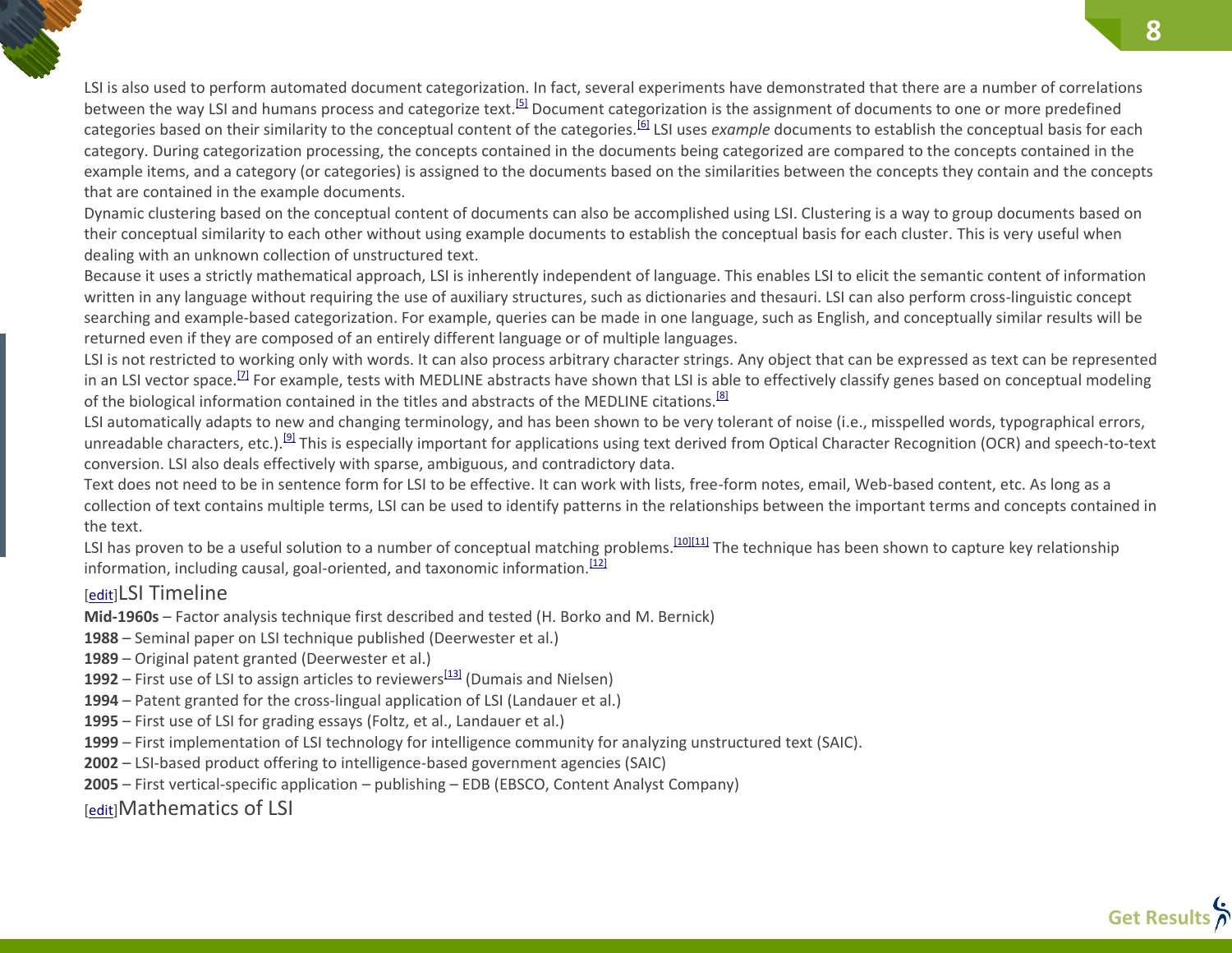LSI uses common linear algebra techniques to learn the conceptual correlations in a collection of text. In general, the process involves constructing a weighted term-document matrix, performing a **Singular Value Decomposition** on the matrix, and using the matrix to identify the concepts contained in the text.

### [\[edit\]](http://en.wikipedia.org/w/index.php?title=Latent_semantic_indexing&action=edit§ion=4)**Term Document Matrix**

LSI begins by constructing a term-document matrix,  $A$ , to identify the occurrences of the  $m$  unique terms within a collection of  $n$  documents. In a termdocument matrix, each term is represented by a row, and each document is represented by a column, with each matrix cell,  $a_{ij}$ , initially representing the

number of times the associated term appears in the indicated document,  $\text{tf}_{ij}$ . This matrix is usually very large and very sparse.

Once a term-document matrix is constructed, local and global weighting functions can be applied to it to condition the data. The weighting functions transform each cell,  $a_{ij}$  of  $A$ , to be the product of a local term weight,  $l_{ij}$ , which describes the relative frequency of a term in a document, and a global weight,  $\mathcal{G}_i$ , which describes the relative frequency of the term within the entire collection of documents.

Some common local weighting functions  $[14]$  are defined in the following table.

| <b>Binary</b>        | $l_{ij} = 1$ if the term exists in the document, or else $0$                                     |
|----------------------|--------------------------------------------------------------------------------------------------|
| <b>TermFrequency</b> | $\mathcal{H}_{ij}=\mathrm{tf}_{ij, \text{ the number of occurrences of term }}i$ in document $j$ |
| Log                  | $l_{ij} = \log(t f_{ij} + 1)$                                                                    |
| <b>Augnorm</b>       | $\mathrm{tf}_{ij}$<br>$\max_i(\text{tf}_{ij})$<br>$l_{ij}$                                       |

Some common global weighting functions are defined in the following table.

| <b>Binary</b> | $q_i =$                                                                                                                                                                      |
|---------------|------------------------------------------------------------------------------------------------------------------------------------------------------------------------------|
| Normal        |                                                                                                                                                                              |
| <b>GfIdf</b>  | $g_i = gf_i/df_i$ , where $gf_i$ is the total number of times term $i$ occurs in the whole collection, and $df_i$ is the number of<br>documents in which term $\ell$ occurs. |

| $\vert$ Idf    | $\mathcal{I}^i$                                    |
|----------------|----------------------------------------------------|
| <b>Entropy</b> | . .<br>r vj<br>$\log r$<br>where<br>O <sup>+</sup> |

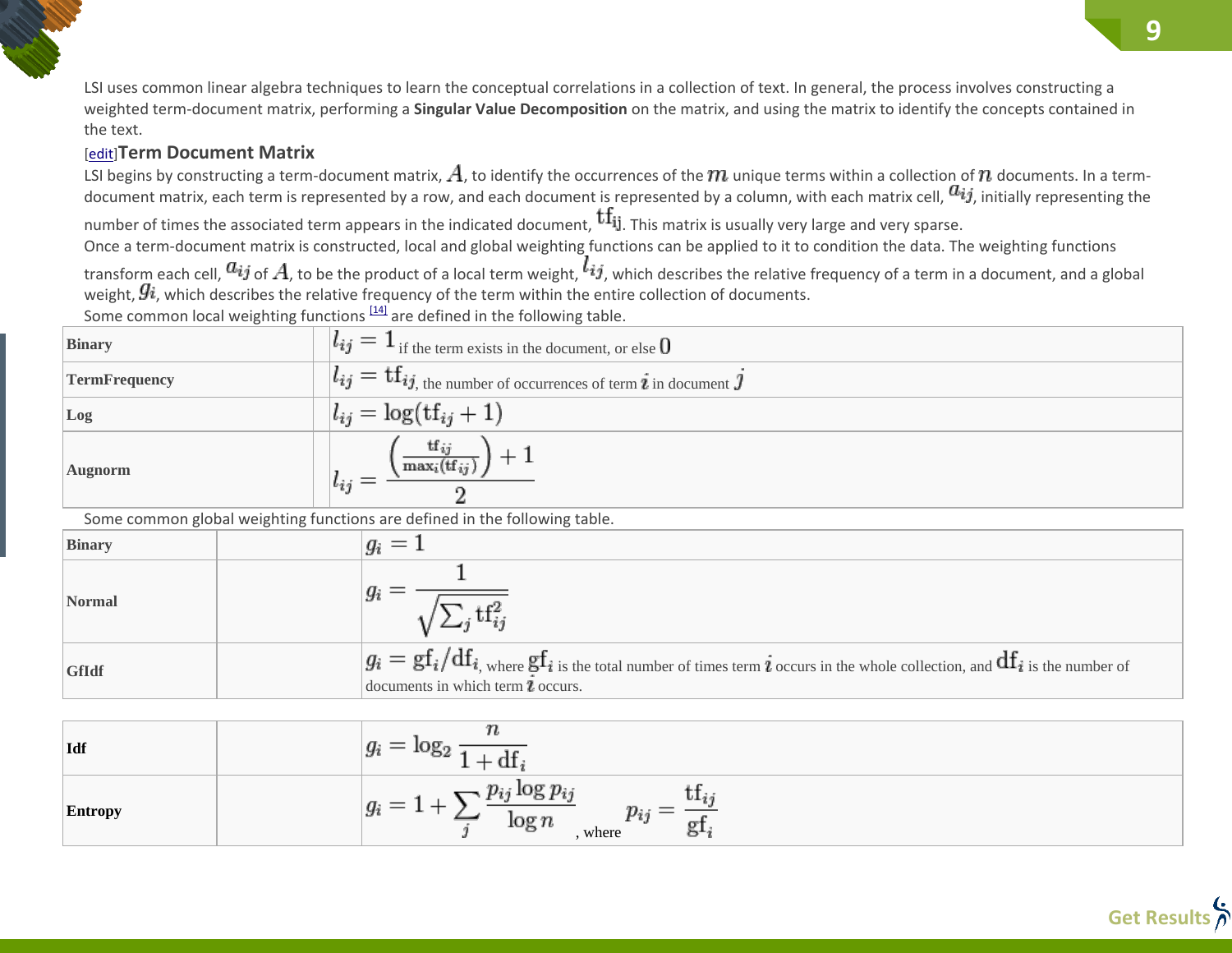Empirical studies with LSI report that the Log Entropy weighting functions work well, in practice, with many data sets.<sup>[\[15\]](http://en.wikipedia.org/wiki/Latent_semantic_indexing#cite_note-15)</sup> In other words, each entry  $a_{ij}$  of  $A$  is computed as:

$$
g_i = 1 + \sum_{j} \frac{p_{ij} \log p_{ij}}{\log n}
$$

$$
a_{ii} = g_i \log(\text{tf}_{ii} + 1)
$$

### <span id="page-9-0"></span>[\[edit\]](http://en.wikipedia.org/w/index.php?title=Latent_semantic_indexing&action=edit§ion=5)**Rank-Reduced Singular Value Decomposition**

A rank-reduced, [Singular Value Decomposition](http://en.wikipedia.org/wiki/Singular_Value_Decomposition) is performed on the matrix to determine patterns in the relationships between the terms and concepts contained in the text. The SVD forms the foundation for LSI.<sup>[\[16\]](http://en.wikipedia.org/wiki/Latent_semantic_indexing#cite_note-16)</sup> It computes the term and document vector spaces by transforming the single term-frequency matrix,  $A$ , into three other matrices— an *m* by *r* term-concept vector matrix  $T$ , an *r* by *r* singular values matrix  $S$ , and a *n* by *r* concept-document vector matrix,  $D$ , which satisfy the following relations:

$$
A = TSDT
$$
  
\n
$$
TTT = Ir \t DTD = Ir
$$
  
\n
$$
S1,1 \ge S2,2 \ge \dots \ge Sr,r > 0 \t Si,j = 0 \t where i \ne j
$$

In the formula, **A** is the supplied *m* by *n* weighted matrix of term frequencies in a collection of text where *m* is the number of unique terms, and *n* is the number of documents. T is a computed m by r matrix of term vectors where r is the rank of A—a measure of its unique dimensions  $\leq \min(m,n)$ . S is a computed r by r diagonal matrix of decreasing singular values, and **D** is a computed *n* by *r* matrix of document vectors.

The LSI modification to a standard SVD is to reduce the rank or truncate the singular value matrix **S** to size *k* « *r*, typically on the order of a *k* in the range of 100 to 300 dimensions, effectively reducing the term and document vector matrix sizes to *m* by *k* and *n* by *k* respectively. The SVD operation, along with this reduction, has the effect of preserving the most important semantic information in the text while reducing noise and other undesirable artifacts of the original space of **A**. This reduced set of matrices is often denoted with a modified formula such as:

$$
A \approx A_k = T_k S_k D_k^T
$$

Efficient LSI algorithms only compute the first *k* singular values and term and document vectors as opposed to computing a full SVD and then truncating it.

Note that this rank reduction is essentially the same as doing [Principal Component Analysis](http://en.wikipedia.org/wiki/Principal_Component_Analysis) (PCA) on the matrix **A**, except that PCA subtracts off the means. PCA provides cleaner mathematics, but loses the sparseness of the **A** matrix, which can make it infeasible for large lexicons.

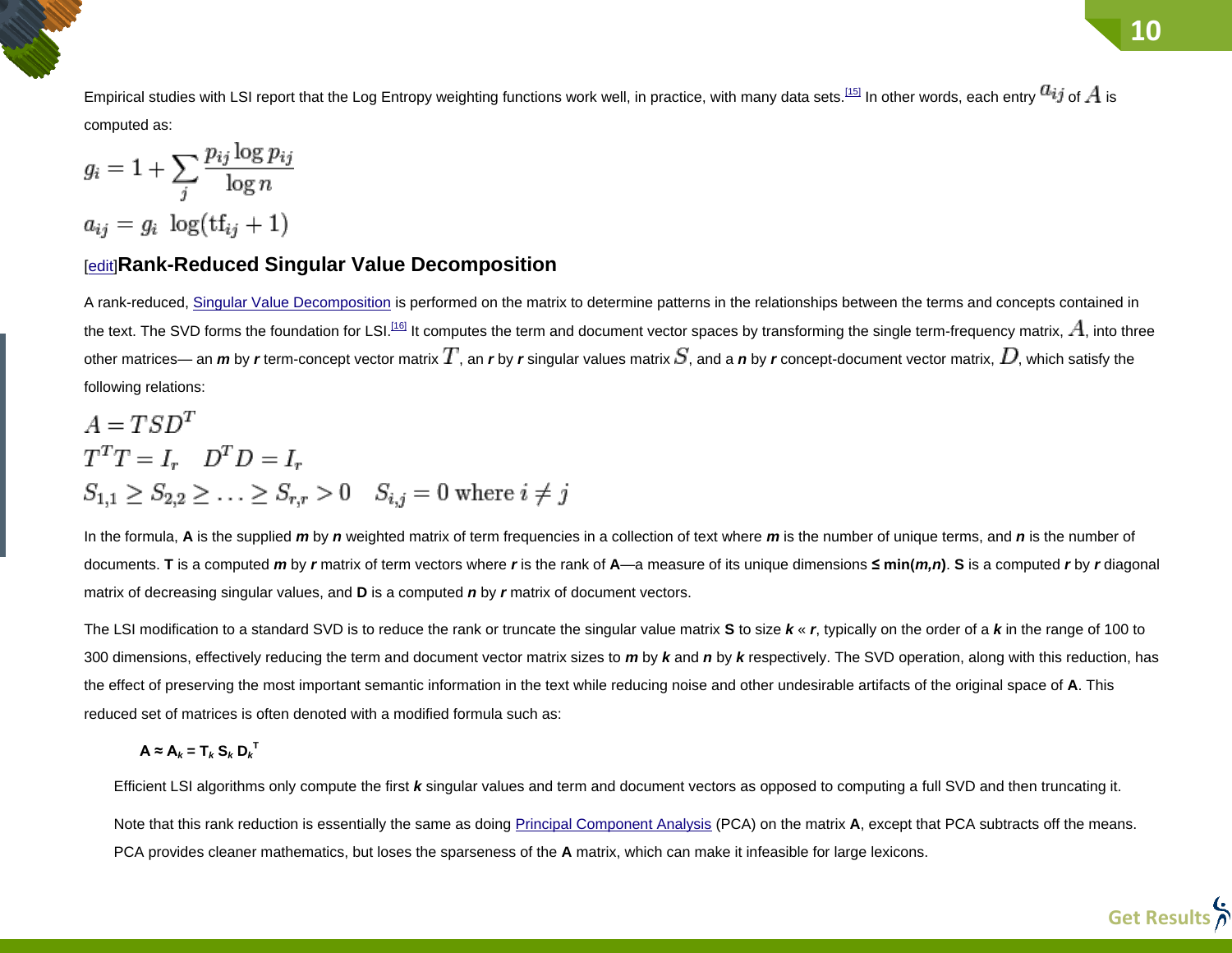# <span id="page-10-0"></span>*<u>Edit</u>*Querying and Augmenting LSI Vector Spaces

The computed **T***<sup>k</sup>* and **D***<sup>k</sup>* matrices define the term and document vector spaces, which with the computed singular values, **S***k*, embody the conceptual information derived from the document collection. The similarity of terms or documents within these spaces is a factor of how close they are to each other in these spaces, typically computed as a function of the angle between the corresponding vectors.

The same steps are used to locate the vectors representing the text of queries and new documents within the document space of an existing LSI index. By a simple transformation of the  $A = T S D<sup>T</sup>$  equation into the equivalent  $D = A<sup>T</sup> T S<sup>-1</sup>$  equation, a new vector, *d*, for a query or for a new document can be created by computing a new column in **A** and then multiplying the new column by **T S−1**. The new column in **A** is computed using the originally derived global term weights and applying the same local weighting function to the terms in the query or in the new document.

A drawback to computing vectors in this way, when adding new searchable documents, is that terms that were not known during the SVD phase for the original index are ignored. These terms will have no impact on the global weights and learned correlations derived from the original collection of text. However, the computed vectors for the new text are still very relevant for similarity comparisons with all other document vectors.

The process of augmenting the document vector spaces for an LSI index with new documents in this manner is called *folding in*. Although the folding-in process does not account for the new semantic content of the new text, adding a substantial number of documents in this way will still provide good results for queries as long as the terms and concepts they contain are well represented within the LSI index to which they are being added. When the terms and concepts of a new set of documents need to be included in an LSI index, either the term-document matrix, and the SVD, must be recomputed or an incremental update method (such as the one described in  $[17]$ ) be used.

# <span id="page-10-1"></span>[\[edit\]](http://en.wikipedia.org/w/index.php?title=Latent_semantic_indexing&action=edit§ion=7)Additional Uses of LSI

It is generally acknowledged that the ability to work with text on a semantic basis is essential to modern information retrieval systems. As a result, the use of LSI has significantly expanded in recent years as earlier challenges in scalability and performance have been overcome.

LSI is being used in a variety of information retrieval and text processing applications, although its primary application has been for concept searching and automated document categorization.<sup>[\[18\]](http://en.wikipedia.org/wiki/Latent_semantic_indexing#cite_note-18)</sup> Below are some other ways in which LSI is being used:

- **Information discovery**<sup>[\[19\]](http://en.wikipedia.org/wiki/Latent_semantic_indexing#cite_note-19)</sup> (eDiscovery, Government/Intelligence community, Publishing)
- Automated document classification (eDiscovery, Government/Intelligence community, Publishing)<sup>[\[20\]](http://en.wikipedia.org/wiki/Latent_semantic_indexing#cite_note-20)</sup>
- Text summarization<sup>[\[21\]](http://en.wikipedia.org/wiki/Latent_semantic_indexing#cite_note-21)</sup> (eDiscovery, Publishing)

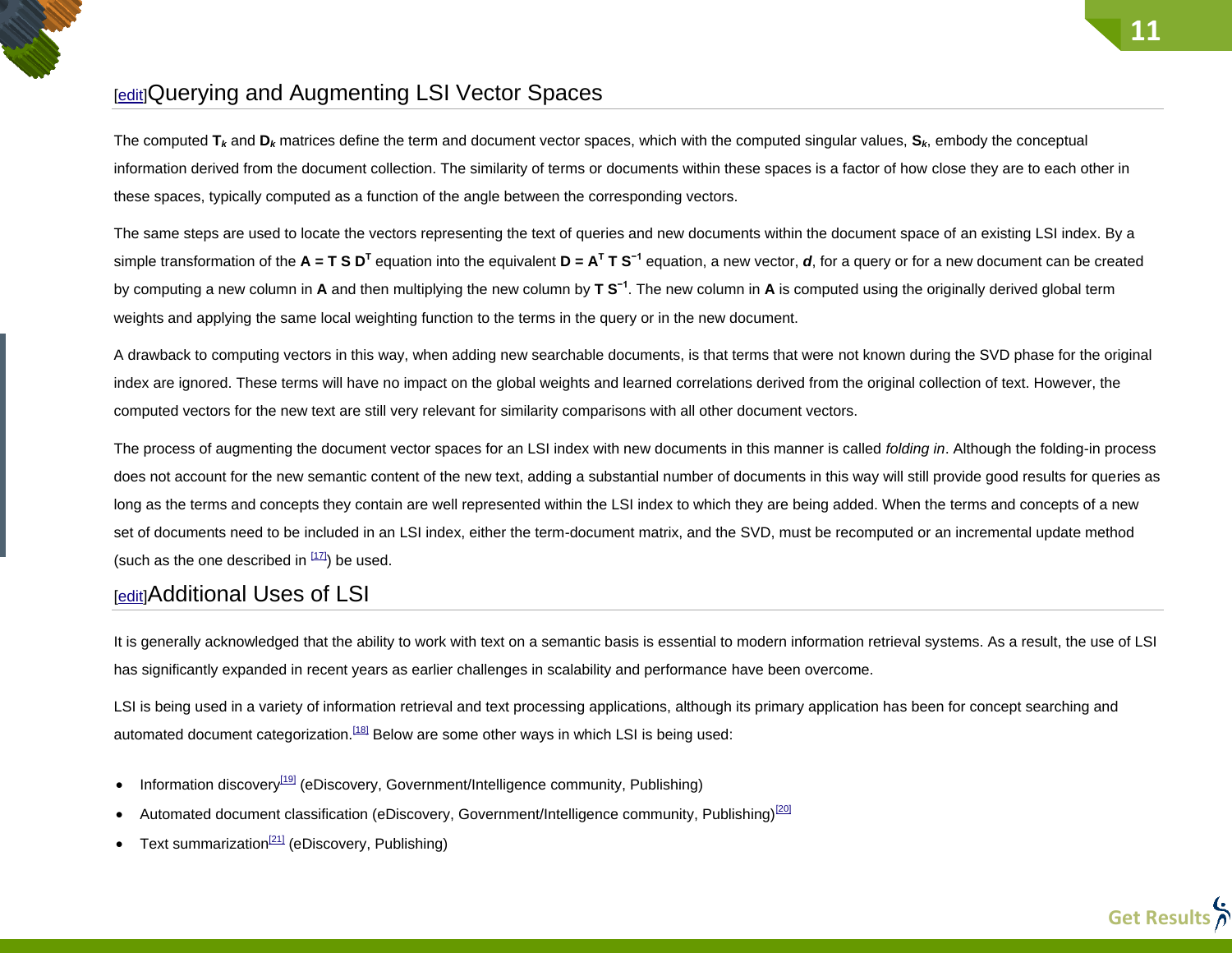- Relationship discovery<sup>[\[22\]](http://en.wikipedia.org/wiki/Latent_semantic_indexing#cite_note-22)</sup> (Government, Intelligence community, Social Networking)
- Automatic generation of link charts of individuals and organizations<sup>[\[23\]](http://en.wikipedia.org/wiki/Latent_semantic_indexing#cite_note-23)</sup> (Government, Intelligence community)
- Matching technical papers and grants with reviewers $[24]$  (Government)
- Online customer support<sup>[\[25\]](http://en.wikipedia.org/wiki/Latent_semantic_indexing#cite_note-25)</sup> (Customer Management)
- Determining document authorship<sup>[\[26\]](http://en.wikipedia.org/wiki/Latent_semantic_indexing#cite_note-26)</sup> (Education)
- Automatic keyword annotation of images $^{[27]}$  $^{[27]}$  $^{[27]}$
- Understanding software source code<sup>[\[28\]](http://en.wikipedia.org/wiki/Latent_semantic_indexing#cite_note-28)</sup> (Software Engineering)
- Filtering [spam](http://en.wikipedia.org/wiki/Spam_(electronic))<sup>[\[29\]](http://en.wikipedia.org/wiki/Spam_(electronic))</sup> (System Administration)
- Information visualization<sup>[\[30\]](http://en.wikipedia.org/wiki/Latent_semantic_indexing#cite_note-30)</sup>
- [Essay scoring](http://en.wikipedia.org/wiki/Automated_essay_scoring)<sup>[\[31\]](http://en.wikipedia.org/wiki/Automated_essay_scoring)</sup> (Education)
- [Literature-based discovery](http://en.wikipedia.org/wiki/Literature-based_discovery)<sup>[\[32\]](http://en.wikipedia.org/wiki/Literature-based_discovery)</sup>

LSI is increasingly being used for electronic document discovery (eDiscovery) to help enterprises prepare for litigation. In eDiscovery, the ability to cluster, categorize, and search large collections of unstructured text on a conceptual basis is essential. Concept-based searching using LSI has been applied to the eDiscovery process by leading providers as early as 2003.<sup>[\[33\]](http://en.wikipedia.org/wiki/Latent_semantic_indexing#cite_note-33)</sup>

## <span id="page-11-0"></span>[\[edit\]](http://en.wikipedia.org/w/index.php?title=Latent_semantic_indexing&action=edit§ion=8)Challenges to LSI

Early challenges to LSI focused on scalability and performance. LSI requires relatively high computational performance and memory in comparison to other information retrieval techniques.<sup>[\[34\]](http://en.wikipedia.org/wiki/Latent_semantic_indexing#cite_note-34)</sup> However, with the implementation of modern high-speed processors and the availability of inexpensive memory, these considerations have been largely overcome. Real-world applications involving more than 30 million documents that were fully processed through the matrix and SVD computations are not uncommon in some LSI applications.

Another challenge to LSI has been the alleged difficulty in determining the optimal number of dimensions to use for performing the SVD. As a general rule, fewer dimensions allow for broader comparisons of the concepts contained in a collection of text, while a higher number of dimensions enable more specific (or more relevant) comparisons of concepts. The actual number of dimensions that can be used is limited by the number of documents in the collection. Research has demonstrated that around 300 dimensions will usually provide the best results with moderate-sized document collections (hundreds of thousands of documents) and perhaps 400 dimensions for larger document collections (millions of documents).<sup>[\[35\]](http://en.wikipedia.org/wiki/Latent_semantic_indexing#cite_note-35)</sup> However, recent studies indicate that 50-1000 dimensions are suitable depending on the size and nature of the document collection.<sup>[\[36\]](http://en.wikipedia.org/wiki/Latent_semantic_indexing#cite_note-36)</sup>

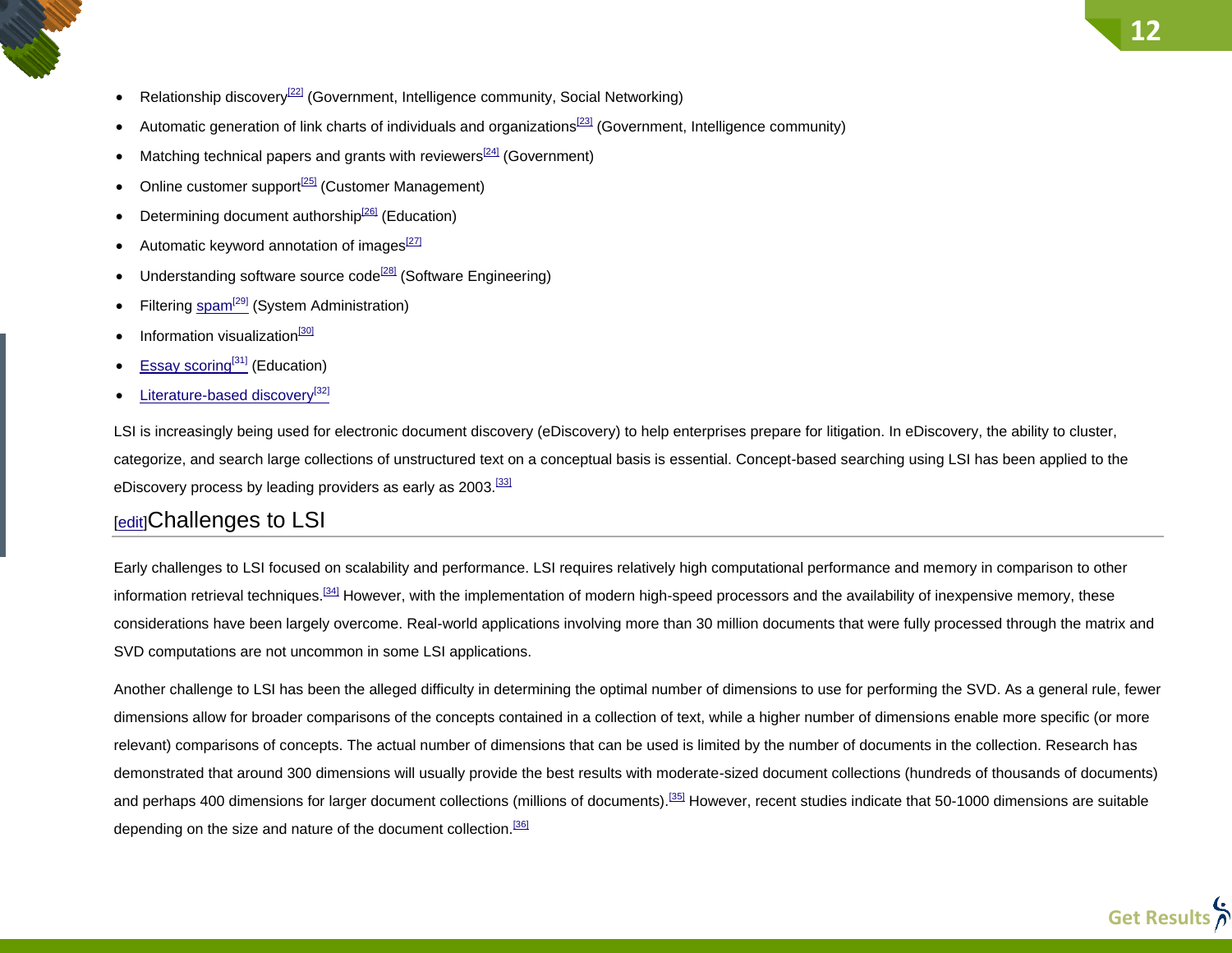Checking the amount of variance in the data after computing the SVD can be used to determine the optimal number of dimensions to retain. The variance contained in the data can be viewed by plotting the singular values (S) in a [scree plot.](http://en.wikipedia.org/wiki/Scree_plot) Some LSI practitioners select the dimensionality associated with the knee of the curve as the cut-off point for the number of dimensions to retain. Others argue that some quantity of the variance must be retained, and the amount of variance in the data should dictate the proper dimensionality to retain. Seventy percent is often mentioned as the amount of variance in the data that should be used to select the optimal dimensionality for recomputing the SVD.<sup>[\[37\]\[38\]\[](http://en.wikipedia.org/wiki/Latent_semantic_indexing#cite_note-37)[39\]](http://en.wikipedia.org/wiki/Latent_semantic_indexing#cite_note-39)</sup>

# <span id="page-12-0"></span>[\[edit\]](http://en.wikipedia.org/w/index.php?title=Latent_semantic_indexing&action=edit§ion=9)See also

- [Latent semantic analysis](http://en.wikipedia.org/wiki/Latent_semantic_analysis)
- [Latent Semantic Structure Indexing](http://en.wikipedia.org/wiki/Latent_Semantic_Structure_Indexing)
- [Principal component analysis](http://en.wikipedia.org/wiki/Principal_component_analysis)
- [Correspondence analysis](http://en.wikipedia.org/wiki/Correspondence_analysis)

# <span id="page-12-1"></span>[\[edit\]](http://en.wikipedia.org/w/index.php?title=Latent_semantic_indexing&action=edit§ion=10)References

- 1. **[^](http://en.wikipedia.org/wiki/Latent_semantic_indexing#cite_ref-1)** Deerwester, S., et al, Improving Information Retrieval with Latent Semantic Indexing, Proceedings of the 51st Annual Meeting of the American Society for Information Science 25, 1988, pp. 36–40.
- 2. **[^](http://en.wikipedia.org/wiki/Latent_semantic_indexing#cite_ref-2)** Benzécri, J.-P. (1973). *L'Analyse des Données. Volume II. L'Analyse des Correspondences*. Paris, France: Dunod.
- 3. **[^](http://en.wikipedia.org/wiki/Latent_semantic_indexing#cite_ref-3)** Furnas, G., et al, The Vocabulary Problem in Human-System Communication, Communications of the ACM, 1987, 30(11), pp. 964-971.
- 4. **[^](http://en.wikipedia.org/wiki/Latent_semantic_indexing#cite_ref-4)** Zhao, L. and Callan, J., Term Necessity Prediction, Proceedings of the 19th ACM Conference on Information and Knowledge Management (CIKM 2010). Toronto, Canada, 2010.
- 5. [^](http://en.wikipedia.org/wiki/Latent_semantic_indexing#cite_ref-5) Landauer, T., et al., Learning Human-like Knowledge by Singular Value Decomposition: A Progress Report, M. I. Jordan, M. J. Kearns & S. A. Solla (Eds.), Advances in Neural Information Processing Systems 10, Cambridge: MIT Press, 1998, pp. 45–51.
- 6. **[^](http://en.wikipedia.org/wiki/Latent_semantic_indexing#cite_ref-6)** Dumais, S., Platt J., Heckerman D., and Sahami M., Inductive Learning Algorithms and Representations For Text Categorization, Proceedings of ACM-CIKM'98, 1998.
- 7. **[^](http://en.wikipedia.org/wiki/Latent_semantic_indexing#cite_ref-7)** Zukas, Anthony, Price, Robert J., Document Categorization Using Latent Semantic Indexing, White Paper, Content Analyst Company, LLC
- 8. **[^](http://en.wikipedia.org/wiki/Latent_semantic_indexing#cite_ref-8)** Homayouni, Ramin, Heinrich, Kevin, Wei, Lai, Berry, Michael W., Gene Clustering by Latent Semantic Indexing of MEDLINE Abstracts, August 2004, pp. 104–115.

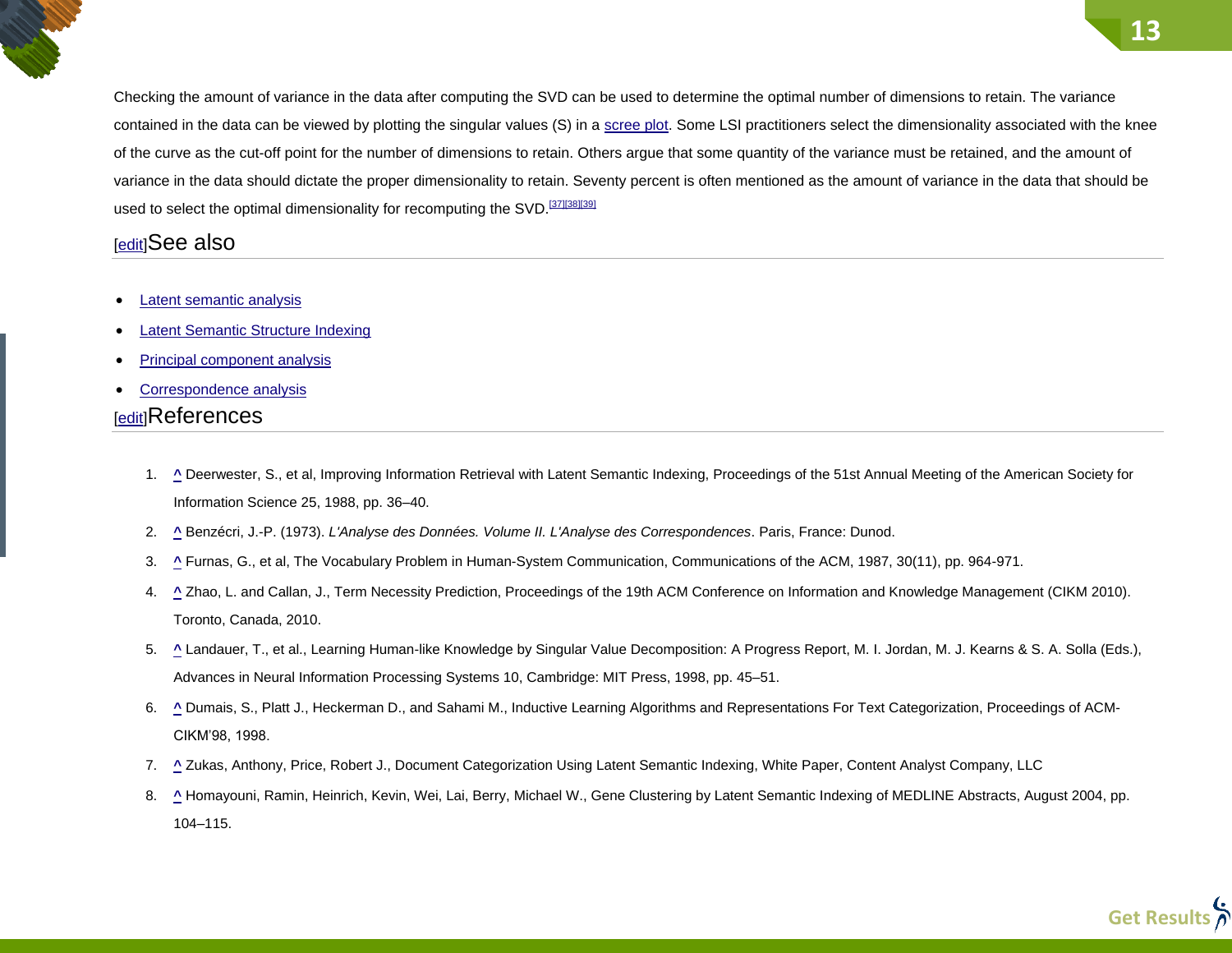- 9. <sup>A</sup> Price, R., and Zukas, A., Application of Latent Semantic Indexing to Processing of Noisy Text, Intelligence and Security Informatics, Lecture Notes in Computer Science, Volume 3495, Springer Publishing, 2005, pp. 602–603.
- 10. **[^](http://en.wikipedia.org/wiki/Latent_semantic_indexing#cite_ref-10)** Ding, C., A Similarity-based Probability Model for Latent Semantic Indexing, Proceedings of the 22nd International ACM SIGIR Conference on Research and Development in Information Retrieval, 1999, pp. 59–65.
- 11. **[^](http://en.wikipedia.org/wiki/Latent_semantic_indexing#cite_ref-11)** Bartell, B., Cottrell, G., and Belew, R., Latent Semantic Indexing is an Optimal Special Case of Multidimensional Scaling, Proceedings, ACM SIGIR Conference on Research and Development in Information Retrieval, 1992, pp. 161–167.
- 12. **[^](http://en.wikipedia.org/wiki/Latent_semantic_indexing#cite_ref-12)** Graesser, A., and Karnavat, A., Latent Semantic Analysis Captures Causal, Goal-oriented, and Taxonomic Structures, Proceedings of CogSci 2000, pp. 184– 189.
- 13. **[^](http://en.wikipedia.org/wiki/Latent_semantic_indexing#cite_ref-13)** Dumais, S., and Nielsen, J., Automating the Assignment of Submitted Manuscripts to Reviewers, Proceedings of the Fifteenth Annual International Conference on Research and Development in Information Retrieval, 1992, pp. 233–244.
- 14. **[^](http://en.wikipedia.org/wiki/Latent_semantic_indexing#cite_ref-14)** Berry, M. W., and Browne, M., Understanding Search Engines: Mathematical Modeling and Text Retrieval, Society for Industrial and Applied Mathematics, Philadelphia, (2005).
- 15. **[^](http://en.wikipedia.org/wiki/Latent_semantic_indexing#cite_ref-15)** Landauer, T., et al., Handbook of Latent Semantic Analysis, Lawrence Erlbaum Associates, 2007.
- 16. **[^](http://en.wikipedia.org/wiki/Latent_semantic_indexing#cite_ref-16)** Berry, Michael W., Dumais, Susan T., O'Brien, Gavin W., Using Linear Algebra for Intelligent Information Retrieval, December 1994, SIAM Review 37:4 (1995), pp. 573–595.
- 17. **[^](http://en.wikipedia.org/wiki/Latent_semantic_indexing#cite_ref-brand2006_17-0)** Matthew Brand (2006). ["Fast Low-Rank Modifications of the Thin Singular Value Decomposition"](http://www.merl.com/reports/docs/TR2006-059.pdf) (PDF). *Linear Algebra and Its Applications* **415**: 20– 30. [doi:](http://en.wikipedia.org/wiki/Digital_object_identifier)[10.1016/j.laa.2005.07.021.](http://dx.doi.org/10.1016%2Fj.laa.2005.07.021)
- 18. **[^](http://en.wikipedia.org/wiki/Latent_semantic_indexing#cite_ref-18)** Dumais, S., Latent Semantic Analysis, ARIST Review of Information Science and Technology, vol. 38, 2004, Chapter 4.
- 19. **[^](http://en.wikipedia.org/wiki/Latent_semantic_indexing#cite_ref-19)** Best Practices Commentary on the Use of Search and Information Retrieval Methods in E-Discovery, the Sedona Conference, 2007, pp. 189–223.
- 20. **[^](http://en.wikipedia.org/wiki/Latent_semantic_indexing#cite_ref-20)** Foltz, P. W. and Dumais, S. T. Personalized Information Delivery: An analysis of information filtering methods, Communications of the ACM, 1992, 34(12), 51-60.
- 21. **[^](http://en.wikipedia.org/wiki/Latent_semantic_indexing#cite_ref-21)** Gong, Y., and Liu, X., Creating Generic Text Summaries, Proceedings, Sixth International Conference on Document Analysis and Recognition, 2001, pp. 903–907.
- 22. **[^](http://en.wikipedia.org/wiki/Latent_semantic_indexing#cite_ref-22)** Bradford, R., Efficient Discovery of New Information in Large Text Databases, Proceedings, IEEE International Conference on Intelligence and Security Informatics, Atlanta, Georgia, LNCS Vol. 3495, Springer, 2005, pp. 374–380.
- 23. **[^](http://en.wikipedia.org/wiki/Latent_semantic_indexing#cite_ref-23)** Bradford, R., Application of Latent Semantic Indexing in Generating Graphs of Terrorist Networks, in: Proceedings, IEEE International Conference on Intelligence and Security Informatics, ISI 2006, San Diego, CA, USA, May 23–24, 2006, Springer, LNCS vol. 3975, pp. 674–675.

**14**

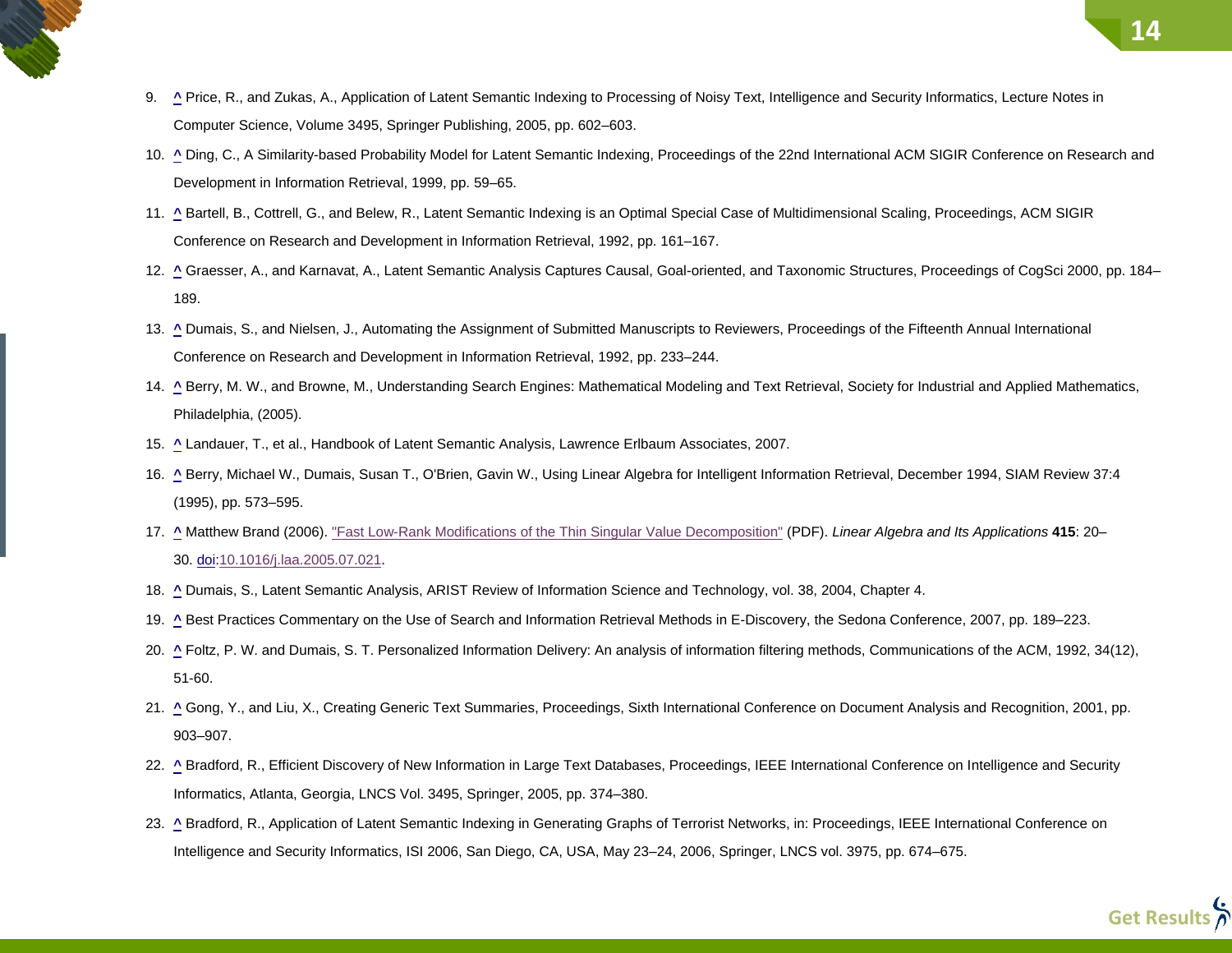- 24. **[^](http://en.wikipedia.org/wiki/Latent_semantic_indexing#cite_ref-24)** Yarowsky, D., and Florian, R., Taking the Load off the Conference Chairs: Towards a Digital Paper-routing Assistant, Proceedings of the 1999 Joint SIGDAT Conference on Empirical Methods in NLP and Very-Large Corpora, 1999, pp. 220–230.
- 25. **[^](http://en.wikipedia.org/wiki/Latent_semantic_indexing#cite_ref-25)** Caron, J., Applying LSA to Online Customer Support: A Trial Study, Unpublished Master's Thesis, May 2000.
- 26. [^](http://en.wikipedia.org/wiki/Latent_semantic_indexing#cite_ref-26) Soboroff, I., et al, Visualizing Document Authorship Using N-grams and Latent Semantic Indexing, Workshop on New Paradigms in Information Visualization and Manipulation, 1997, pp. 43–48.
- 27. [^](http://en.wikipedia.org/wiki/Latent_semantic_indexing#cite_ref-27) Monay, F., and Gatica-Perez, D., On Image Auto-annotation with Latent Space Models, Proceedings of the 11th ACM international conference on Multimedia, Berkeley, CA, 2003, pp. 275–278.
- 28. **[^](http://en.wikipedia.org/wiki/Latent_semantic_indexing#cite_ref-28)** Maletic, J., and Marcus, A., Using Latent Semantic Analysis to Identify Similarities in Source Code to Support Program Understanding, Proceedings of 12th IEEE International Conference on Tools with Artificial Intelligence, Vancouver, British Columbia, November 13–15, 2000, pp. 46–53.
- 29. **[^](http://en.wikipedia.org/wiki/Latent_semantic_indexing#cite_ref-29)** Gee, K., Using Latent Semantic Indexing to Filter Spam, in: Proceedings, 2003 ACM Symposium on Applied Computing, Melbourne, Florida, pp. 460–464.
- 30. **[^](http://en.wikipedia.org/wiki/Latent_semantic_indexing#cite_ref-30)** Landauer, T., Laham, D., and Derr, M., From Paragraph to Graph: Latent Semantic Analysis for Information Visualization, Proceedings of the National Academy of Science, 101, 2004, pp. 5214–5219.
- 31. **[^](http://en.wikipedia.org/wiki/Latent_semantic_indexing#cite_ref-31)** Foltz, Peter W., Laham, Darrell, and Landauer, Thomas K., Automated Essay Scoring: Applications to Educational Technology, Proceedings of EdMedia, 1999.
- 32. **[^](http://en.wikipedia.org/wiki/Latent_semantic_indexing#cite_ref-32)** Gordon, M., and Dumais, S., Using Latent Semantic Indexing for Literature Based Discovery, Journal of the American Society for Information Science, 49(8), 1998, pp. 674–685.
- 33. **[^](http://en.wikipedia.org/wiki/Latent_semantic_indexing#cite_ref-33)** There Has to be a Better Way to Search, 2008, White Paper, Fios, Inc.
- 34. **[^](http://en.wikipedia.org/wiki/Latent_semantic_indexing#cite_ref-34)** Karypis, G., Han, E., Fast Supervised Dimensionality Reduction Algorithm with Applications to Document Categorization and Retrieval, Proceedings of CIKM-00, 9th ACM Conference on Information and Knowledge Management.
- 35. **[^](http://en.wikipedia.org/wiki/Latent_semantic_indexing#cite_ref-35)** Bradford, R., An Empirical Study of Required Dimensionality for Large-scale Latent Semantic Indexing Applications, Proceedings of the 17th ACM Conference on Information and Knowledge Management, Napa Valley, California, USA, 2008, pp. 153–162.
- 36. **[^](http://en.wikipedia.org/wiki/Latent_semantic_indexing#cite_ref-36)** Landauer, Thomas K., and Dumais, Susan T., Latent Semantic Analysis, Scholarpedia, 3(11):4356, 2008.
- 37. **[^](http://en.wikipedia.org/wiki/Latent_semantic_indexing#cite_ref-37)** Cangelosi, R., Goriely A., Component Retention In Principal Component Analysis With Application to Cdna Microarray Data, BMC Biology Direct 2(2) (2007).
- 38. **[^](http://en.wikipedia.org/wiki/Latent_semantic_indexing#cite_ref-38)** Jolliffe, L. T., Principal Component Analysis, Springer-Verlag, New York, (1986).

<span id="page-14-0"></span>39. **[^](http://en.wikipedia.org/wiki/Latent_semantic_indexing#cite_ref-39)** Hu, X., Z. Cai, et al., LSA: First Dimension and Dimensional Weighting, 25th Annual Meeting of the Cognitive Science Society, Boston, MA. [\[edit\]](http://en.wikipedia.org/w/index.php?title=Latent_semantic_indexing&action=edit§ion=11)External links

**15**